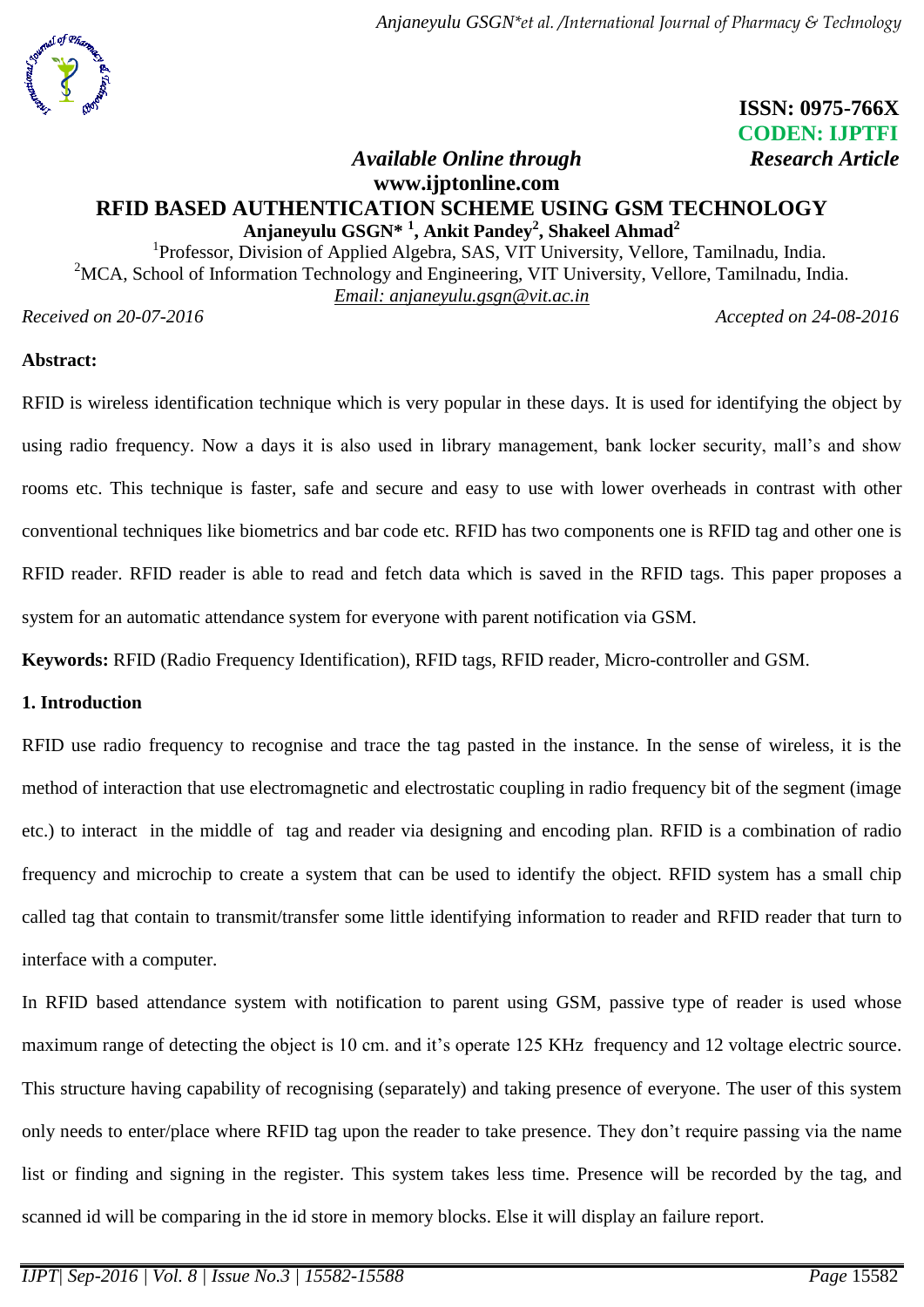In some recent years RFID is most used automatic identification technology. There is vast study and work scope in that technology and people are working to get extreme benefit of it. RFID has been successfully applied into different areas diverse as agriculture, hospitality industry, health care and transportation etc. RFID also bring some problems regarding security and protection of individuals who work with tag's every day. RFID use uniquely identify tag object. RFID system has been generally utilise as a part of numerous application regions for example bank locker security system, inventory control, product tracking, automatic toll collection management system, parking lot access control system, library management system, etc.

The aim of this paper is to monitor student's attendance by using RFID. And notification will be sent to parent as well as authority in case of absence of student in the class.



**Fig: 1**

# **2. RFID System Components**

# **2.1. Radio Frequency Identification**

RFID means radio frequency identification. That means, identifying an object using radio frequency transmission. It utilizes to gather data naturally by radio frequency transmission information correspondence with a device like mobile instance and an RFID reader to recognise and trace. In the RFID system there are tags and reader. A reader is a gadget which has minimum of one and more antenna it identifies radio waves and gets signals which is send via tag. To retrieve the data which is saved upon a RFID tag, a reader needed that data to process. RFID is utilising to peruse and compose data on a tag and pass this data to a framework which stores and handles this data.

Generally, RFID consist of 2 parts interrogator and transponders. They are also known as RFID reader and tag respectively.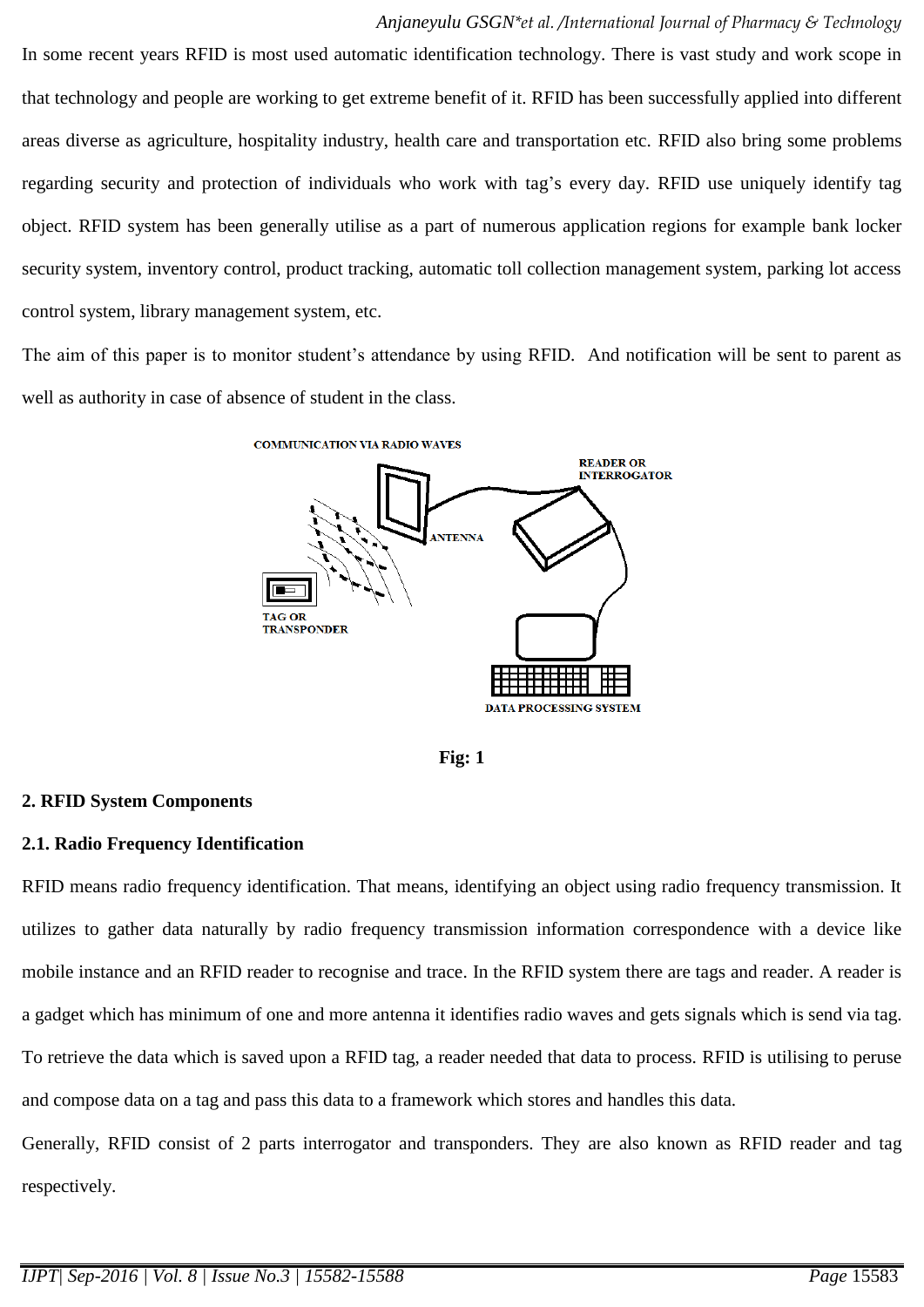#### **2.2. RFID Reader**

It is a scanning gadget which uses antenna to identify the tag. It sends signals at certain frequency. Reader is usually permanently on and continuously send radio frequency and waiting for response from any tag that enter some data for processing. EM 18 is a device which is able of read and fetches data which is saved in the RFID tag. We have two types of RFID reader one is active reader and other is passive reader.

#### **Active RFID reader**

It can identify only an active tag and it can cover some meters of distance to the device.

#### **Passive RFID reader**

Passive reader can identify only few centimetres away from the device. It operates 125 KILO HERTZ and 12 volt electric source. The powerful range of this reader is nearly 10 centimetres away the antenna. The reader used in RFID system is cheap for reading passive tags.

#### **2.3. RFID tags**

It is an integrated circuit chip and it has hexadecimal code or it has EPC (Electronic Product Code)pasted in it. Unique means tag independent code no code is similar in any of the tags. All the codes are different is each and every tags. The tag work as a key that is capable to unlock the particular reader (lock). That's why it also has another name called RFID key. The sequence of the rid tag is a numeric series which is stored in RFID memory.

One microchip is available inside the RFID tag which is shown below in a figure. The microchip includes a small circuit which is bind with a chip which is made by silicon. Each and every tag can store 2 kb of data in microchip. We can erase the tag memory or it could be permanent. The tag can be re-designed through the RFID reader couple of time. All the tags are composed particularly for an application.



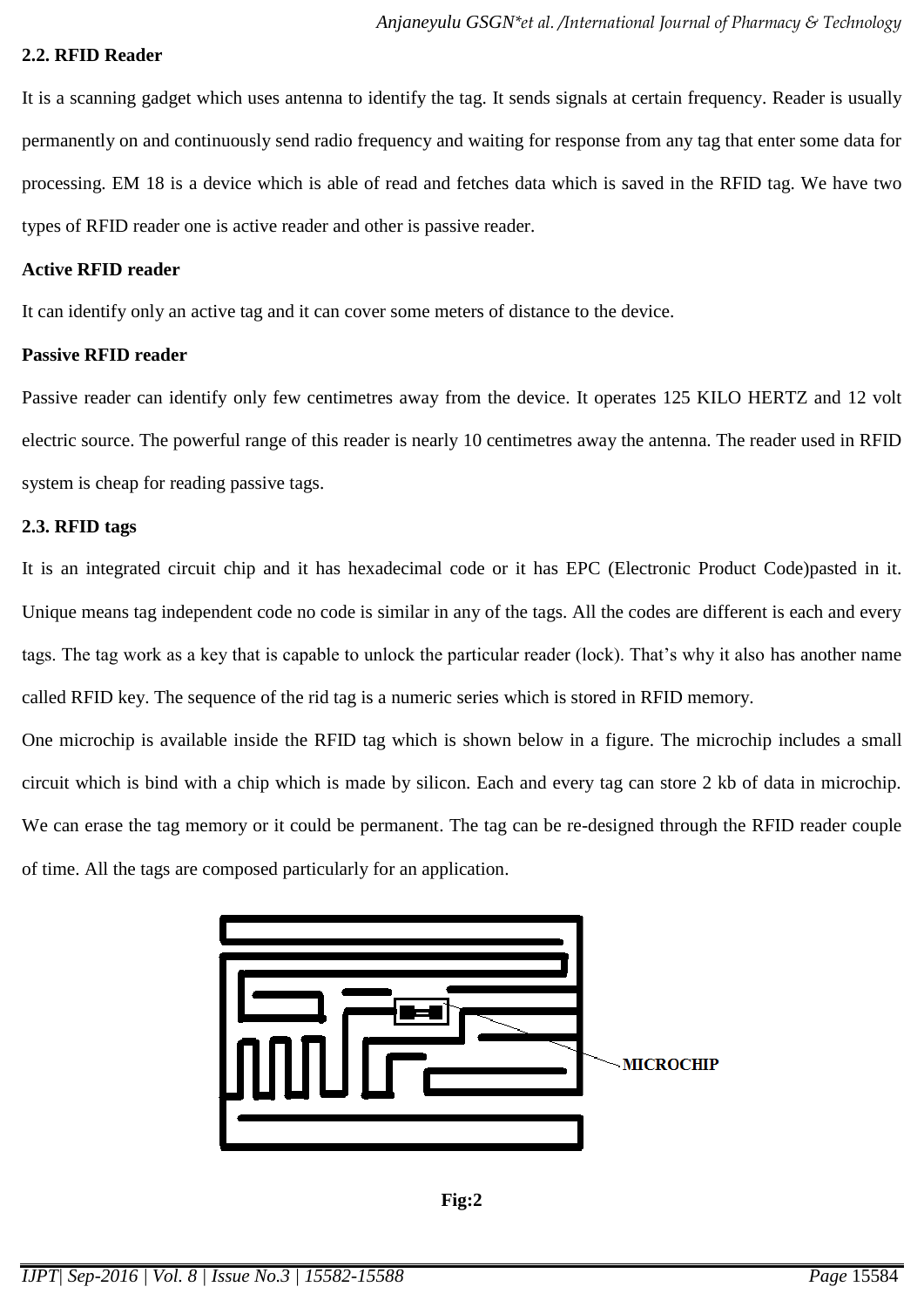#### *Anjaneyulu GSGN\*et al. /International Journal of Pharmacy & Technology*

Here three kinds of RFID tags, active, semi active, passive tags. Active tags are active in nature that is they do not require any external resource/ source for power. They have their own inbuilt battery which is use for active the tag permanently. It can release high frequency so that it can detect or found in longer range. And passive tags are passive in nature, they do not have inbuilt battery for power resource. They take power from an electromagnetic resource generated by the reader. Passive tags do not have any active transmitter so that reader can detect passive tags.

| <b>Feature</b>   | <b>Passive</b>               | <b>Active</b>  | <b>Semi-Passive</b>      |
|------------------|------------------------------|----------------|--------------------------|
| Range of reading | $small(0-10 \text{ cm})$     | $big(0-100m)$  | $big(0-100m)$            |
| <b>Battery</b>   | No                           | Yes            | Yes                      |
| Life Validity    | 0-20 Years                   | Within $5 -10$ | $0-10$ Years             |
|                  |                              | Years          |                          |
| Data base        | 128<br><sub>B</sub><br>read/ | 128 Kb read/   | 128 Kb read/write        |
|                  | write                        | write          |                          |
| Cost             | Cheap                        | Very           | Expensive                |
|                  |                              | Expensive      |                          |
| Application      | Attendance                   | Screen<br>the  | Estimation<br>of         |
|                  | Management                   | state of crisp | temperature occasionally |
|                  | System                       | produce        |                          |

They transmit low frequencies so they can be identified up to few meters of separation. Tags are accessible in different shapes and sizes. A Semi-Passive tagstands, which have elements of altogether Active and Passive tags. Semi-Passive Tags have their own energy source that powers the microchip just. They have no transmitter and as with Passive tags they depend on changing the RF field from the Handset to transmit their information. The distinctive sorts of RFIDtags are appeared in table 1. Tags operate on less frequency (30-300 Kilohertz), large frequency (3-30Megaheartz), very large frequency (300MHZ-3Gigaartz) and microwave (2.4-5 GHZ).

#### **3. System Design**

For implementation the RFID based attendance System with notification with GSM, the hardware and software designs are discussed below.

#### **3.1. Hardware design**

The system is for automatic attendance of both student and professors etc. the basic idea is while entering the class room or anywhere else (where the device is enabled) students, professor and employee etc. have to give their attendance using RFID cards. This data will forward to the system after processing it will go through the microcontroller where it will be stored. If anybody absent then the notification will be sent to the authority. The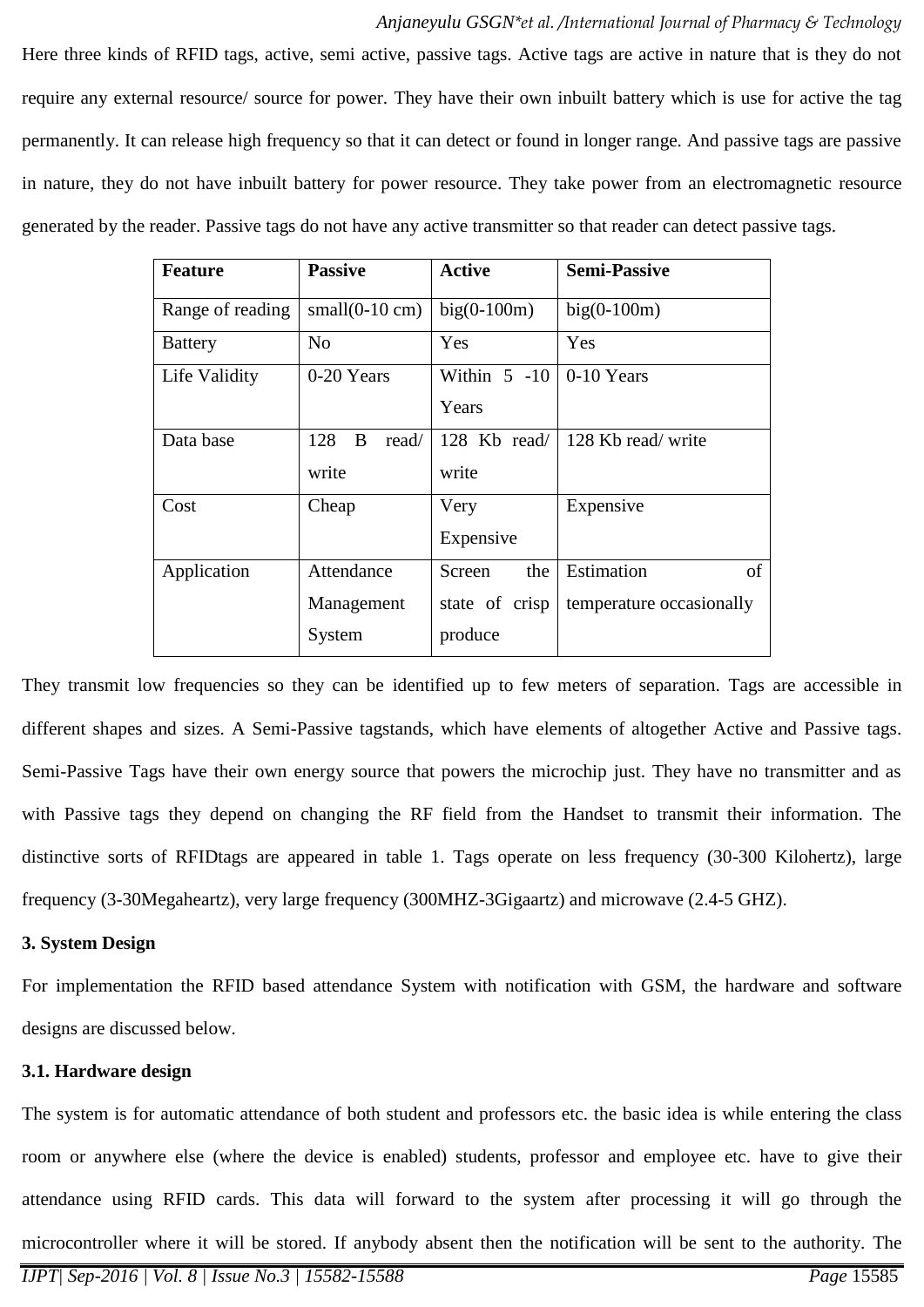#### *Anjaneyulu GSGN\*et al. /International Journal of Pharmacy & Technology*

figure beneath is showing the architecture of this framework. In this system there is a label/tag that is fixed upon the identity card to help in wireless communication with reader, which returns back the label's identity. The information of student is loaded in RFID tag/label and is read by the RFID reader. After that the Microcontroller gets the data from RFIDreader, transforms it and forwards it to both computer and the GSM module.





GSM (Global System for Mobile correspondences) is utilized to transfer SMS to understudy's guardians regarding their nonappearance in classes .GSM SIM 300 is an open, propelled cell advancement used for broadcasting portable voice and data organization. GSM works in the 900MHz and 1.8GHz groups. GSM underpins information exchange velocities of up to 9.6 kbps, permitting the transmission of fundamental information administrations, for example, SMS.

The equipment of the framework is appeared in diagram. This framework comprises of RFID Reader, GSM SIM 300 module, microcontroller with LCD. Functioning of the framework is examined beneath. At the point when understudies filter the RFID labels to RFID reader, information will be sent to the microcontroller through Max232 and it will be showed on LCD. Microcontroller forwards the information to database in the Computer to coordinating understudy subtle elements and data is put away in the database. Subsequent to coordinating, Computer forwards details to controller furthermore, it will be showed on LCD "present" 10 minutes later, for understudies who are missing, Computer forwards message to microcontroller. Microcontroller sends the message to guardians through GSM

#### **3.2.Software design**

The system will follow some steps.

**Step 1:** Initialise the RFID reader

**Step 2:** Initialise the LCD monitor

**Step 3:** Initialise the universal asynchronous receiver/transmitter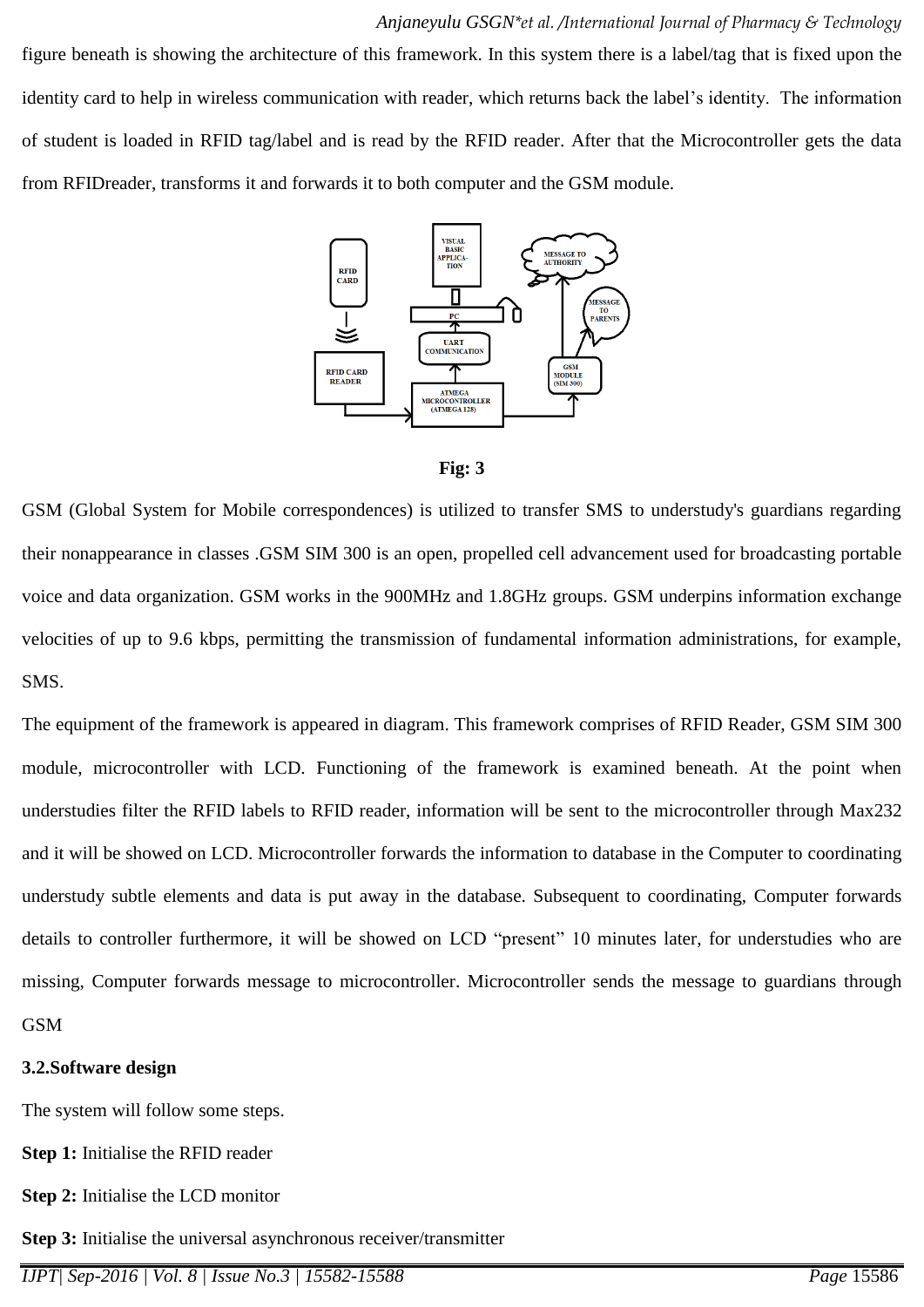**Step 4:** Scan RFID tags

**Step 5:** Send scan data (tags data) to microcontroller

**Step 6:** With the help of microcontroller attempt the shifting actions to evacuate undesirable data column and fetch id.

**Step 7:** Search id tags in database with the help of scanned RFID tags.

**Step 8:** Compare the id tags, if found then jump to step 8 otherwise jumps to *step 4.*

**Step 9:** Compare detect tags id, date and time including timetable and if the mapped is discovered then jumps to step 9 otherwise jumps to step 4.

**Step 10:** Repeat step no. 4 to step 9 for all row of data which is available in database.

**Step 11:** After some min check for present and if student is absent then send sms to parent and authority.

Direction flow diagram shows how the system works.



**Fig: 4**